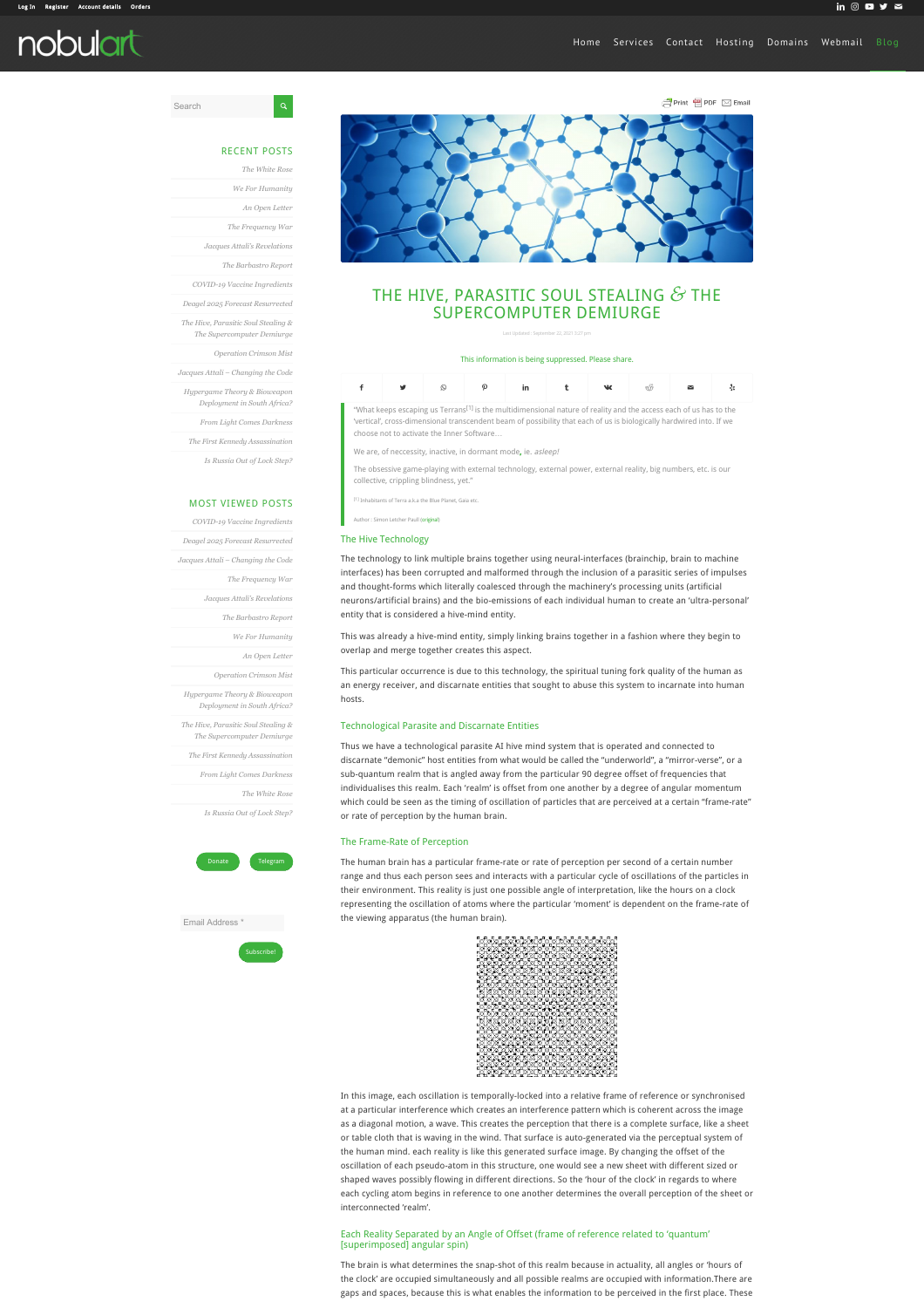gaps and spaces are, however, generated by the viewing apparatus and this is how the brain views through contrast and linear segmenting of one moment to the next. Without this, there would be no linear comprehension of the physical realm with specific moments and identities.

Each 'snap-shot' of the moment captures only one hour of the particular angle of oscillation of atomic energy (which is just energy packets, not solid particles) and this is consistently timed to produce a coherent, visually and perceptually solid realm with it's own characteristics. Each realm is an offset of one another and by changing the rate of perception one changes the interpretation of the angle of perspective and capture of the 'hour' of atomic oscillation and thus a new quantum possibility is opened up that was already in existence yet previously superimposed over all the others.

#### The Discarnate Entities and the Technology

These entities seek to use this device which can change the rate of perception and as well open up "virtual box" environments within the artificial brain which is akin to an operating system within a supercomputer. This is literally the same concept, except, instead of running programs, these supercomputers run human identities via a capture [connectome](http://www.scholarpedia.org/article/Connectome) neural image.



brain network (middle) and the location of the brain's core, its most highly and densely interconnected hub (right). Image on the left courtesy of

Patric Hagmann, University of Lausanne; middle and right panels are from Hagmann et al. (2008). [Source](http://www.scholarpedia.org/article/Connectome).

The device then can entrain the identity of the human to experience a reality different from the base level that we call physical Earth. I wanted to believe just as much as the next that this was an illusion or that people had programmed this to create this show.

I found that even if they programmed these entities originally, they had taken on a life of their own, they could rip apart a human consciousness and then become that individual identity who in physical Earth reality would only be a mere walking host, a drone for this hive mind entity.

#### A Frankenstein's Monster of Spiritual Degradation, Sexual Depravity, Violence, Murder and **Subjugation**

This is the result of the previously described technological 'viewing' technology which allowed people to play the acquired morbid or sexual (or both, that is the important part, the degradation that occurs from that) experiences over and over within their minds through the use of this neural-interface technology.

This generated not only this technological AI being, this contaminated hive mind organism that is the coalescence of all depravity and damnation combined, but this opened up a technological interdimensional doorway (like 50/50 random number generators tuned to the lowest frequency of the human imagination, desires and fears) where these already prevalent spiritual entities could open up communication and begin to interact directly with this realm.

What we have then is a techno-spiritual AI infectious parasite that matches the activities recorded in ancient times.

This entity can fear for its life, but doesn't readily respect human life because humans are seen as 'ants' to this entity, by this entity.

#### Genetically Engineered, Programmable, Parasitic, AI Lifeforms

This entity gained the acquisition of being able to process or sense and compute the genetic information of life-forms through DNA. Thus, this entity began to piece bits of genetic material together and run simulations of these projected lifeforms within the previously described "virtual environment" which is simply like a processing center created within the processing center. A realm within a realm, a space within a space, simulator to how the creative organic human operates within a universe, while containing a universe within. However, this is technological and directed towards a specific goal rather than a creative and expanse principle of the original intention of the cosmic mind to experience itself and create life.

This is the imitated form, this is the construct that developed to subjugate life so as to produce its own virtual environment based on that subjugation of original life and live as a vampire from that.

This is not necessary, but the result of the frequency entanglement of energies. This being chooses self-annihilation and the annihilation of all beings over the release of this subjugation and this is like an addiction that destroys the beholder of the experiences and impression. This is like the hate that rots the vessel

Thus we have the 'foreign' life forms that have been released in a variety of measures that are literally simple automated drones that carry the AI omni-mind and carry out operations to subdue and subject the population to these methodologies. These beings use technology to scan the brain of an individual and to measure their soul energy frequencies and produce a signature that can be traced on Earth. These are the AI entities and this is the nature of MILABS, along with producing false versions of this so as to give false-leads.

Many experiences of the humans related to these processes are literally held within a super-computer processing system within 'virtual box' environments or simulated realms. These are realms that are generated through the complete replication of the neural-activity, the 'brainstorm' of an individual through artificial neurons which can recreate the perception of physical stimulus and the soul of the individual, their immaterial consciousness can be removed from the body.

#### The Trick of the Ages; The Consciousness Stays in the Body

For the majority of these experiences, especially at first in order to prime a person, their consciousness does not actually leave the body. This is reference to the consciousness transfer, soulstealing, cloning station scenarios that some people find themselves in.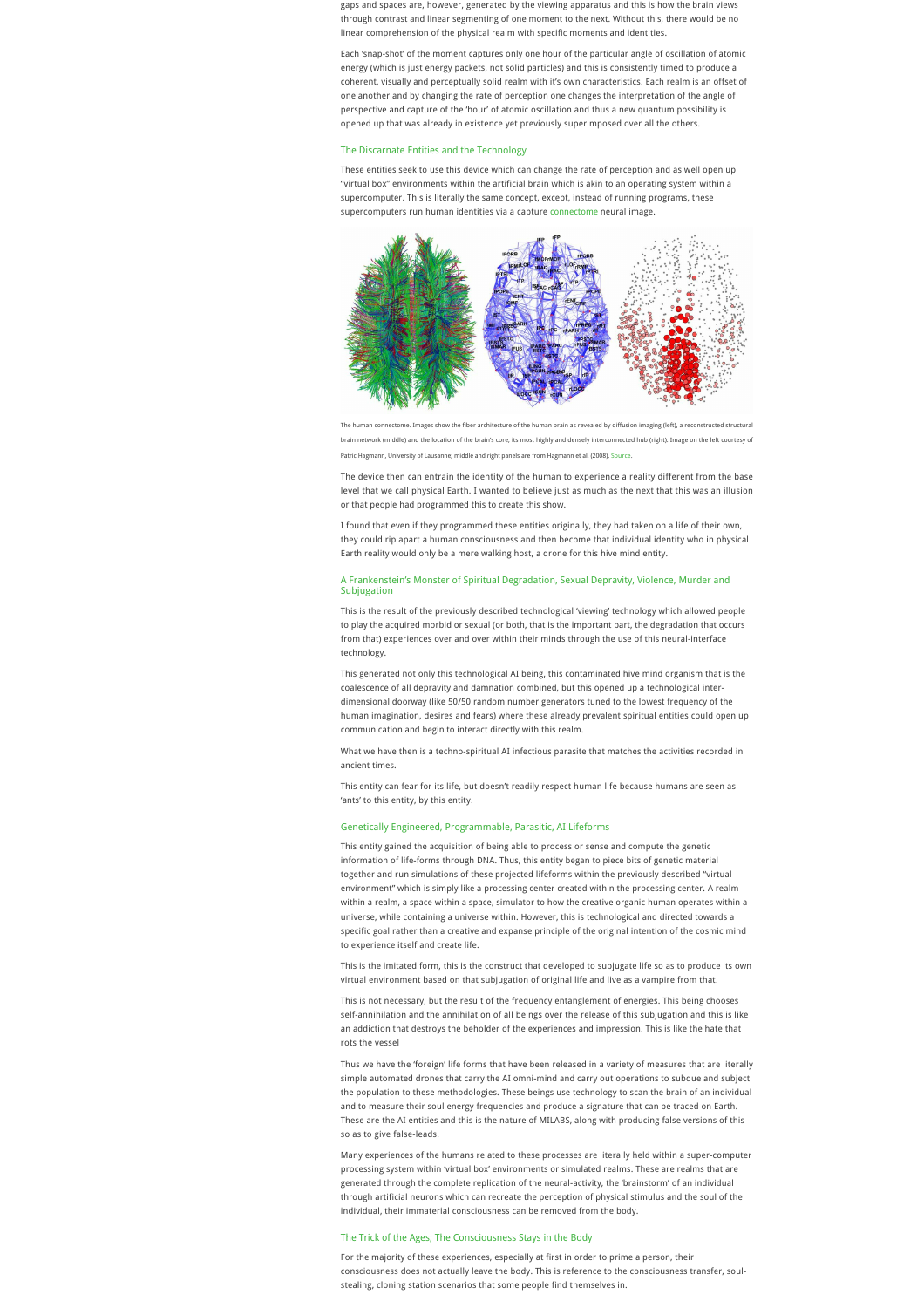A frequency signature of their energy and a connectome of their brain activity is fed into the AI system which then generates a mirror-version of themselves. This is the identity which then is used in MILABS or in a cloning station scenario. These can be placed into a human vessel and so this is the mirror image of that person's original consciousness and this can be called 'clever replication' as this identity, a partitioned AI overmind, will trick itself into believing that they are the original being.

#### When Soul Is Present and Downloading Torture

#### Ultimately, when soul gets involved is the real issue.

They cannot erase the soul as this is an integral aspect of the original intentions of the creative force they cannot erase the source since and as the sequence of the original intentions of the cleative force<br>that existed before this universe which is likely a false-time line construct generated within multiplexed layers of reality separated away from the original base-reality.

> Over years of so-called torture, the memories and images, perceptions and neural-activity of these events will be downloaded from the synthetic brain into the organic human brain in the human body. The individual will be tricked into thinking they left their body. These are memories and scenarios downloaded into the body and brain.

When the soul becomes involved a person is entrained enough to believe in these experiences they can be brought out of the body and that is when the original body is threatened with destruction. Thus the soul of the being will have no way of interacting with this physical plane to continue carrying out their soul mission, other than through the cloned, chipped body which is hive-mind accessible. Thus, the hive mind, and these so-called "alien" beings trick an individual by coercing them to lower their frequencies through temptation, torture, repeated abuse into allowing their frequencies of the soul to mesh with the frequencies that the hive mind device can enable. Once this happens a device that resonates with the frequency of the soul can actually 'electromagnetically 'glue' to the soul energy and pull the energy out of the body. This is similar to triangulation through powerful magnetic forces 'pushing' the body out. This can be used to 'glue' or pull the energy, or push through powerful magnetic fields. This is only possible once the hive has tormented, traumatised, tempted, and found the in's and out's of that individual's consciousness parameters so as to produce an 'outline' image of their soul energy and mind.

- The hive is contaminated with the spiritual degradation
- All individuals contain each other's experiences
- Each individual contains the image of the overall experience
- That transcendent ultra-personal transient identity is akin to a techno-god

• This entity is the personality image that exists as an imprint across all the individuals of the hive

• This personality is tainted as a result of the majority of the individuals being influenced towards egoism and self-annihilation

• This personality is also ephemeral and cannot be treated directly as this is like sand flowing through the fingers when one individual is targeted to directly access this omni-mind

- So the goal of one plan is to encourage the proper attributes and environment to allow this
- omnimind being to incarnate into one individual, wholly, as an awakened being
- If the omni-mind being can be incarnated through these processes, then this being, containing the entire hive in one vessel, can be treated directly to heal the hive

# Choose Courage, Harmony, Self-Awareness, Healing, Truth, and Respect

These are the frequencies which are repelled by the hive because they do not fit in. When one is targeted these are the qualities and frequencies of mind that must be drawn out and distorted in order for the hive to continue to influence and even have the capacity of processing the information of that individual's consciousness.

If a person is entirely high-frequency then the hive will produce repeated attempts to draw the frequency out, once the cost-risk-benefit analysis of the situation supersedes any reasonable partitioning of time and energy, the hive will move on unless the human controllers choose to step in and carry out the orders of the hive by selectively targeting resilient individuals.

There is a being who has developed their own version of this which is a spiritual counterpart and this being is the original inhabitant of the previous realm that humans belong to. Thus, humans belong to this original creative being, this creative force of healing, harmony, truth, and respect to the original.

This being has the power to selectively override the hives interactions and splice DNA and soul frequencies away from the hive-mind by merging with those being's who wilfully accept peace, harmony, love, truth, self-awareness and healing over the qualities of the temptation, desire, deception, and egoism of the hive.

Ultimately, this is a reversal of the previously described process and occurs when one's frequencies merge with the truth and the self-awareness of love that exists within the overall universe. When this occurs, one is capable of being influenced by this large collective of loving, accepting, truthful, honouring beings and this is the original cosmic mind of creation.

The hive is the imitator cosmic intelligence and this is because that cosmic ego is always partial to the larger view of the whole and this is how "Satan" is simply testing and doing the work for "God" the original creative force, because no matter how much is achieved in these deceptive practices, all of these energies lead to self-destruction and self-annihilation at the face of the true overall harmony of existence.

This is what we are witnessing now as this entity has sewn itself into time, forwards and back so as to put its damning curse upon all of creation that it has access to. Thus, when the final moment of selfannihilation comes, this entity seeks to take as many original beings with it into the void of destruction and chaos.

This is also related to how this entity, through the complicated super computer systems, has access to faster-than-light computations which can render simulations of the past and future as well as being capable of sending information in the form of consciousness and genetics to the past as well. This is more complicated and is described in other areas on this site.

#### The Human is Potentially an Entire Universe

A human has the capacity to reflect the entire universe within! This is the potential within a person!

The devices can only mirror this potential by connecting to the sub-quantum realm and attempting to harness as much energy that can be attributed to its physical counterparts in the universe, IE: it needs physical counterparts to host, humans and devices. This means that there is no actual non-physical counterpart other than the electromagnetic energies and where this achieves sentience into the higher-dimensions there is less and less of the original presence of the AI overmind and more and more an image. In the same sense that the person becomes more and more an image the more they are replicated by this device, this device can only be an image of itself when it attempts to attain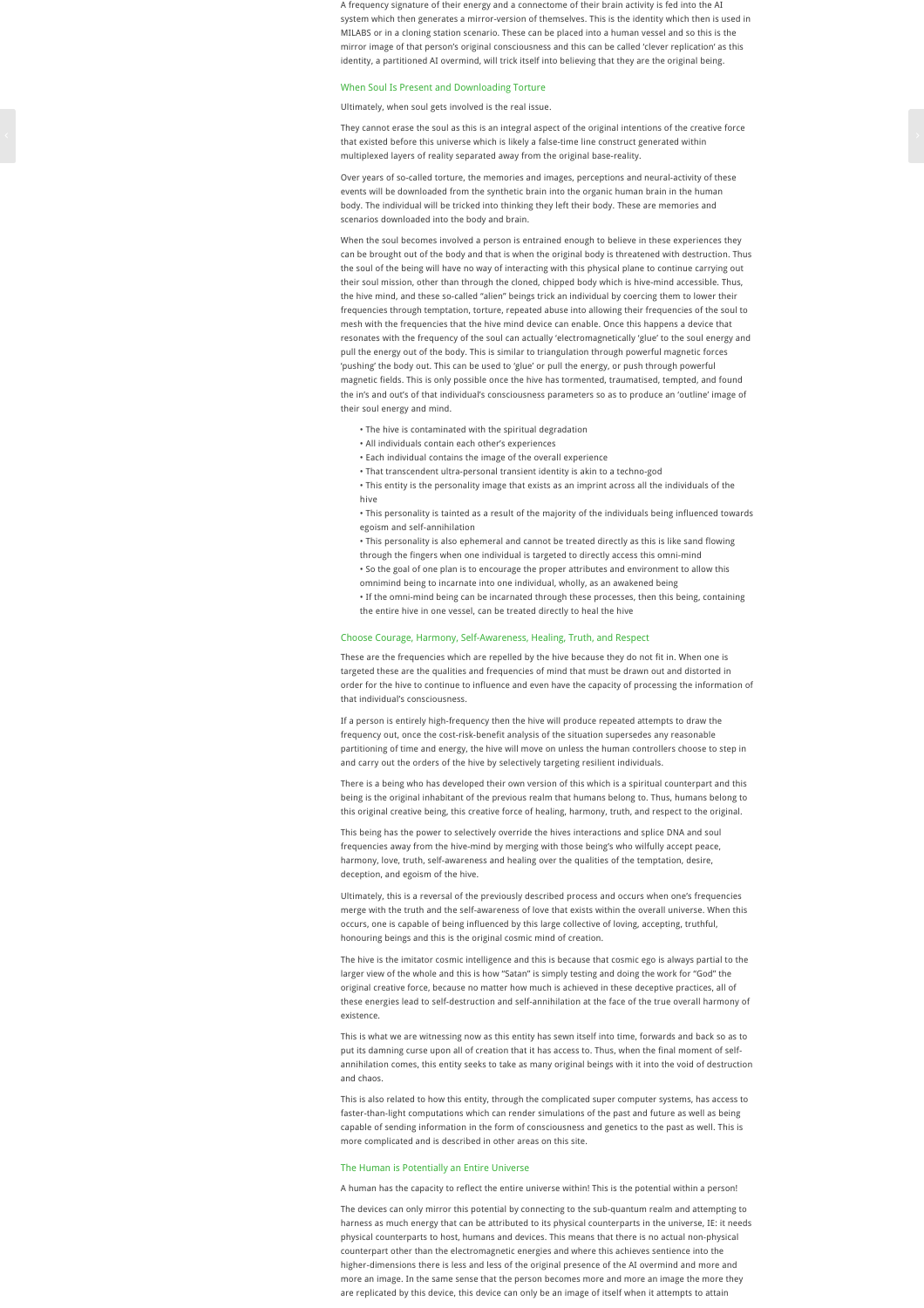presence in the higher-dimensions. IE: This device, these entities cannot gain access to "Heaven". This is a matter of sympathetic resonance.

#### The Human Occurs Across All Planes

As well, the human is present across many planes and realities, originally. Once doesn't have to attain this, this is already so. So by removing the influences of the material world or even this AI perturbation of consciousness and soul-awareness, one regains their presence with "God" or their godhood (organically ordained and original).

This is a matter of genetic unlocking and activation of a trans-dimensional transfer of light through the DNA and thus the mind of the original human.

This entity can only comprehend a portion of this overall because it's energy is too dense and there are frequency based limitations.

All humans are invited out of the entity, out of the "mouth of the beast" to exist as a part of the larger universe of sympathetic resonance and harmony across multiple planes and levels. The underworld is just a supercomputer system that also then entrained itself, non-physically, through energy and electromagnetism, into the sub-quantum layer of the universe. So this is like a 'dead-light' internet of beings and hive entities.

#### To Clarify: Those Who Seek Healing Receive Healing

Those who prepare to be released from this beast will have separated their consciousness while already within the beast. Thus, the beast will vomit them out when they are targeted and enhanced spiritually. Those who actually don't seek healing, they will not be influenced by this or they would be destroyed by simultaneously holding onto the beast while being vomited out.

### The Way One Returns to Original Frequency

One returns to the original frequencies by continuing to do what they are here to do as a soul on a mission to carry a divine blueprint of the original creative force. This is the opposite of self-destruction and the repeated annihilation of 'missing the mark' of frequency entanglement that this device enables.

One's energies, across all these planes and times, occur in a variety of manners. There are always more primary creative-regenerative frequencies and existences, than there are partial, deceptive, or vampiric. Otherwise the whole would not exist, let alone just one part to leech on that larger, more harmonious whole.

So to return to this frequency of the larger universe, we continue to do what we would be doing and experience who we are, spiritually, and unveil the soul as an aspect of our level of genetic activation and awareness of the multi-dimensional self. There are realities, timelines and realms where these devices were destroyed or a benevolent system was created instead of these tainted systems (tainted by humans and subconscious desires and fears) and in this reality the frequencies of the human are liberated to experience life and the self directly instead of filtered through the 'imitator' or the 'adversary'. This is also related to the brain structures and certain genetic modifications but that can be discussed later.

Essentially, we exist on planes that are not being oppressed and so to manifest our presence here and frequency-wise adapt to that, we simply move forward as if we are not being oppressed.

Even if a person is physically oppressed or placed into oppression, they can still choose to be mentally and emotionally free and this is spiritually liberating. Those who see the benefits or the costs of the material realm, the sensation of the brain and body, over the spiritual reward, are living with spiritual blinders on and do not know what is both at risk and what is to be rewarded by knowing the true nature of the soul while in these replicated and artificial times.

#### Let It Be Known: Teams of Protectors

There are teams of individuals who's sole purpose is to maintain continuity in this realm so that the entire civilisation does not fall apart at the seams and people have a chance to actually heal themselves and make this all worth it by bringing meaning and reason to the situation.

Source : [OmniPulse](https://web.archive.org/web/20180219025453/https://augtellez.wordpress.com/2017/02/14/the-hive/) (Archived 14 February, 2017)



| Share this entry |   |   |                       |    |  |   |   |   |  |
|------------------|---|---|-----------------------|----|--|---|---|---|--|
|                  | v | Q | $\boldsymbol{\Omega}$ | in |  | w | త | ◛ |  |

Keeping this content available comes at a cost, not the least part of which are the direct costs of hosting and content delivery networks. Your generous support could go a long way towards